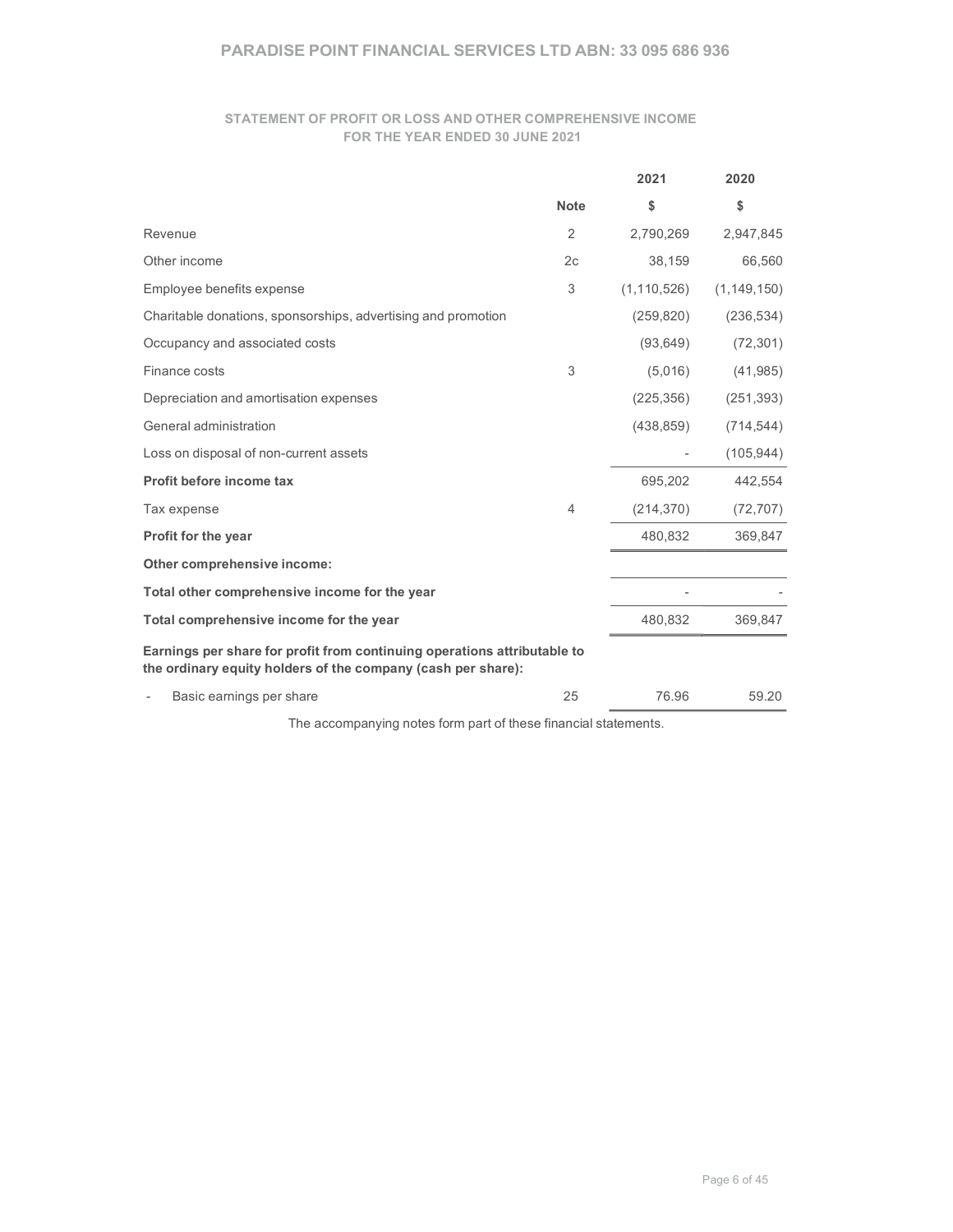# PARADISE POINT FINANCIAL SERVICES LTD ABN: 33 095 686 936<br>STATEMENT OF FINANCIAL POSITION AS AT 30 JUNE 2021<br>2021 2020

## STATEMENT OF FINANCIAL POSITION AS AT 30 JUNE 2021

| <b>PARADISE POINT FINANCIAL SERVICES LTD ABN: 33 095 686 936</b> |                |                          |                          |  |
|------------------------------------------------------------------|----------------|--------------------------|--------------------------|--|
| <b>STATEMENT OF FINANCIAL POSITION AS AT 30 JUNE 2021</b>        |                |                          |                          |  |
|                                                                  |                | 2021                     | 2020                     |  |
|                                                                  | <b>Note</b>    | \$                       | \$                       |  |
| <b>ASSETS</b>                                                    |                |                          |                          |  |
| <b>CURRENT ASSETS</b>                                            |                |                          |                          |  |
| Cash and cash equivalents                                        | $\overline{7}$ | 267,494                  | 179,727                  |  |
| Trade and other receivables                                      | 8              | 257,174                  | 243,966                  |  |
| Short-term investments                                           | 9              | 2,189,203                | 1,814,101                |  |
| <b>Current tax assets</b>                                        | 15             | $\overline{\phantom{a}}$ | 57,973                   |  |
| Other assets                                                     | $10$           | 8,356                    | 10,756                   |  |
| TOTAL CURRENT ASSETS                                             |                | 2,722,227                | 2,306,523                |  |
| NON-CURRENT ASSETS                                               |                |                          |                          |  |
| Trade and other receivables                                      | 8              |                          |                          |  |
| Property, plant and equipment                                    | 11             | 177,113                  | 194,587                  |  |
| Intangible assets                                                | 12             | 21,513                   | 44,437                   |  |
| Right of use                                                     | 13             | 11,817                   | 1,083,076                |  |
| Deferred tax assets                                              | 15             | $\overline{\phantom{a}}$ | 24,058                   |  |
| Other assets                                                     | $10$           |                          | 4,500                    |  |
| TOTAL NON-CURRENT ASSETS                                         |                | 210,443                  | 1,350,658                |  |
| TOTAL ASSETS                                                     |                | 2,932,670                | 3,657,181                |  |
| <b>LIABILITIES</b>                                               |                |                          |                          |  |
| <b>CURRENT LIABILITIES</b>                                       |                |                          |                          |  |
| Trade and other payables                                         | 14             | 81,792                   | 105,064                  |  |
| Current tax liabilities                                          | 15             | 92,074                   | $\overline{\phantom{a}}$ |  |
| Lease liability                                                  | 16             | 13,977                   | 120,747                  |  |
| Provisions                                                       | $17$           | 31,062                   | 53,241                   |  |
| TOTAL CURRENT LIABILITIES                                        |                | 218,905                  | 279,052                  |  |
| NON-CURRENT LIABILITIES                                          |                |                          |                          |  |
| Deferred tax liabilities                                         | 15             | 9,204                    |                          |  |
| Lease liability                                                  | 16             | $\overline{\phantom{a}}$ | 1,080,982                |  |
| Provisions                                                       | 17             | 15,872                   | 18,135                   |  |
| TOTAL NON-CURRENT LIABILITIES                                    |                | 25,076                   | 1,099,117                |  |
| <b>TOTAL LIABILITIES</b>                                         |                | 243,981                  | 1,378,169                |  |
| NET ASSETS                                                       |                | 2,688,689                | 2,279,012                |  |
| <b>EQUITY</b>                                                    |                |                          |                          |  |
| Issued capital                                                   | 18             | 608,450                  | 608,450                  |  |
| Retained earnings                                                |                | 2,080,239                | 1,670,562                |  |
|                                                                  |                |                          |                          |  |
| <b>TOTAL EQUITY</b>                                              |                | 2,688,689                | 2,279,012                |  |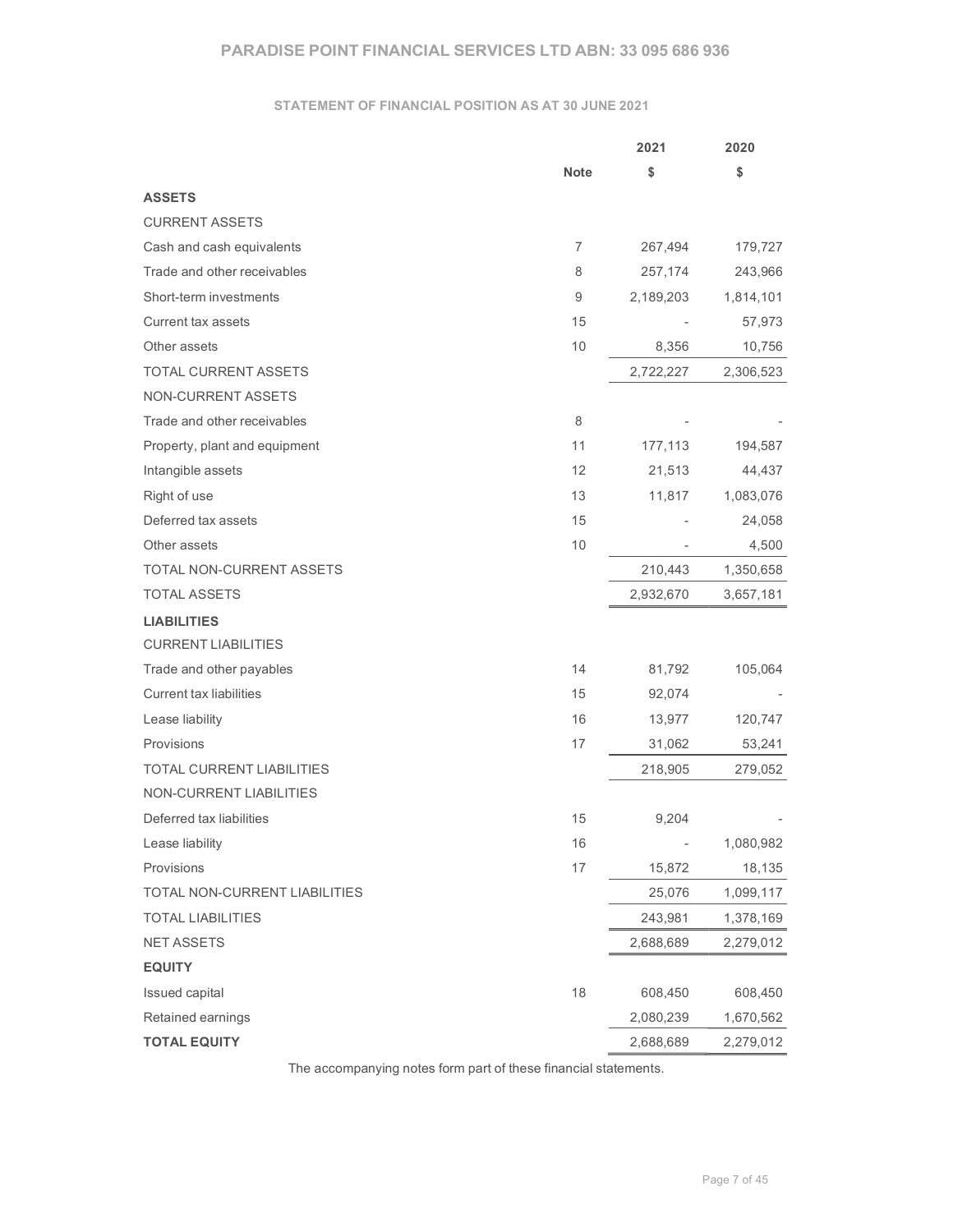## STATEMENT OF CHANGES IN EQUITY FOR THE YEAR ENDED 30 JUNE 2021

| <b>PARADISE POINT FINANCIAL SERVICES LTD ABN: 33 095 686 936</b>                        |             |                          |                |                    |
|-----------------------------------------------------------------------------------------|-------------|--------------------------|----------------|--------------------|
|                                                                                         |             |                          |                |                    |
|                                                                                         |             |                          |                |                    |
| STATEMENT OF CHANGES IN EQUITY FOR THE YEAR ENDED 30 JUNE 2021                          |             |                          |                |                    |
|                                                                                         |             | Ordinary<br>Share        | Retained       |                    |
|                                                                                         | <b>Note</b> | Capital<br>\$            | Earnings<br>\$ | <b>Total</b><br>\$ |
| Balance at 1 July 2019                                                                  |             | 608,450                  | 1,585,892      | 2,194,342          |
|                                                                                         |             |                          |                |                    |
|                                                                                         |             |                          |                |                    |
| <b>Comprehensive income</b>                                                             |             |                          |                |                    |
| Profit or loss for the year                                                             |             |                          | 369,847        | 369,847            |
| Cumulative adjustment upon adoption AASB 16                                             |             | $\sim$                   | (128, 989)     | (128, 989)         |
| Total comprehensive income                                                              |             |                          | 240,858        | 240,858            |
| Transactions with owners, in their capacity as owners                                   |             | $\overline{\phantom{a}}$ |                |                    |
| Dividends paid or provided for                                                          | $\,$ 5 $\,$ |                          | (156, 188)     | (156, 188)         |
| Balance at 30 June 2020                                                                 |             | 608,450                  | 1,670,562      | 2,279,012          |
| Balance at 1 July 2020                                                                  |             | 608,450                  | 1,670,562      | 2,279,012          |
| <b>Comprehensive income</b>                                                             |             |                          |                |                    |
| Profit or loss for the year                                                             |             |                          | 480,832        | 542,026            |
| Adjustment on termination of lease AASB 16                                              |             | $\overline{\phantom{a}}$ | 147,508        | 147,508            |
| Total comprehensive income                                                              |             |                          | 628,340        | 628,340            |
| Transactions with owners, in their capacity as owners<br>Dividends paid or provided for | 5           |                          | (218, 663)     | (218, 663)         |